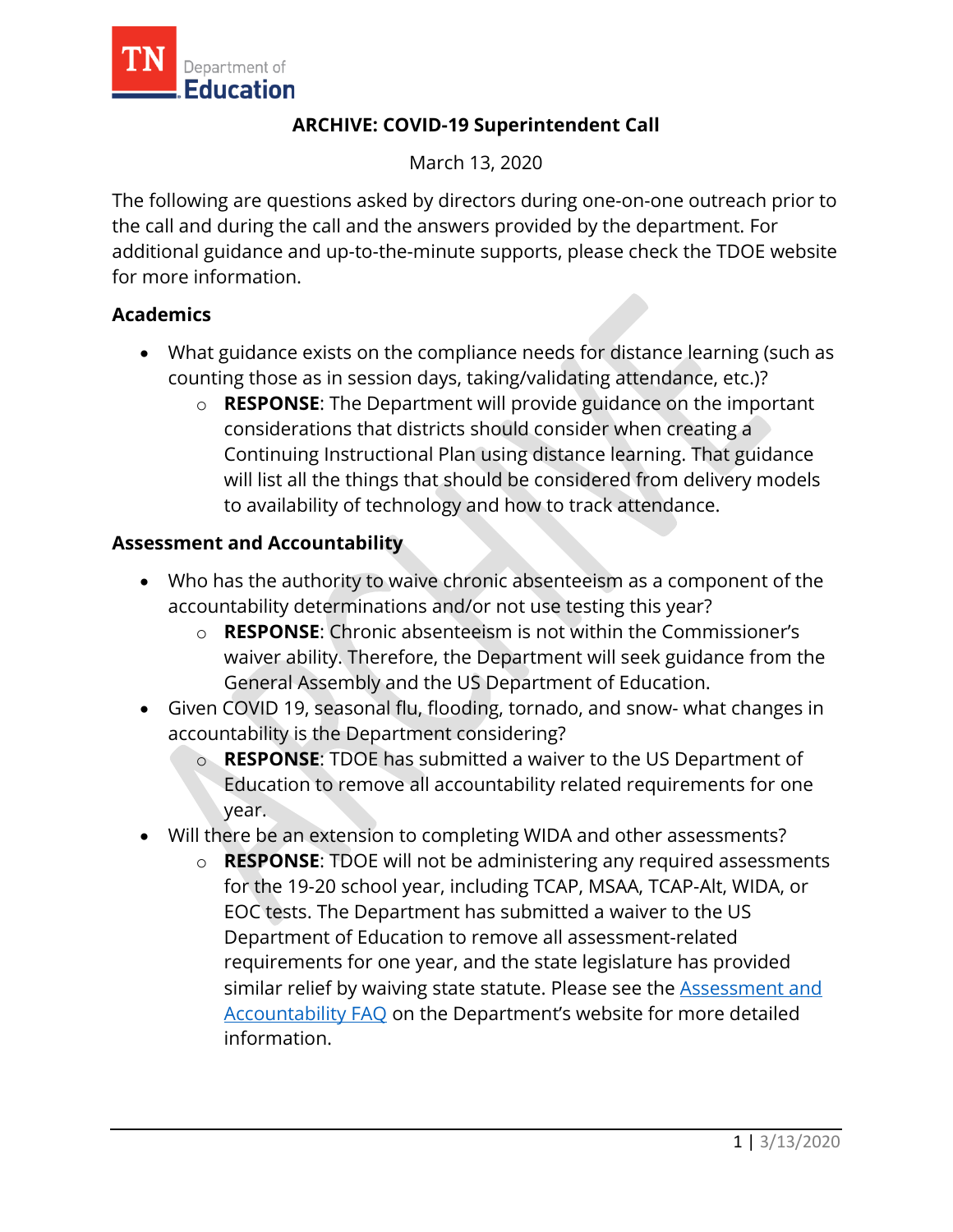

### **Communications**

- When should districts expect guidance online?
	- o **RESPONSE**: School Closure Guidance, School Nutrition Services guidance and information related to continuing instruction was sent out on March 13.
- Will any state meetings, events, and activities be cancelled? If they are cancelled, will reimbursements be made?
	- o **RESPONSE**: The Department is reviewing CDC guidance as it relates to large gatherings and will be assessing events on a case by case basis. Information about events will be sent directly to event participants. Please refer to the [Meeting and Event Updates](https://www.tn.gov/education/health-and-safety/tn-doe-meeting-and-event-cancellations-and-updates.html) on the Department's website and email the listed contact for more information.
- How many cases of COVID-19 have been diagnosed in Tennessee?
	- o **RESPONSE**: This number is continuously updated on the TN.gov website.

### **Funding**

- What fiscal impact on disbursement or reimbursement of funding should a school district expect?
	- o **RESPONSE**: BEP payments will continue on schedule and there will be no change or impact on the amount. Federal reimbursements will continue to occur through ePlan. As long as districts submit the appropriate request through ePlan, those requests will continue to go out.
- Will this impact the CSP reimbursement cycle?
	- o **RESPONSE**: No. If there is a prescheduled or preplanned break or vacation, that is still a break or vacation. This is only for days where a child otherwise be enrolled and active in school.

### **Legal Requirements or Needs**

- Can you provide an update on chronic absenteeism as a component of accountability and funding for this year?
	- o **RESPONSE**: The Department has submitted a waiver to the US Department of Education to remove all accountability related requirements for one year. For federal funding tied to accountability, the Department will seek to extend support found under current federal school designations.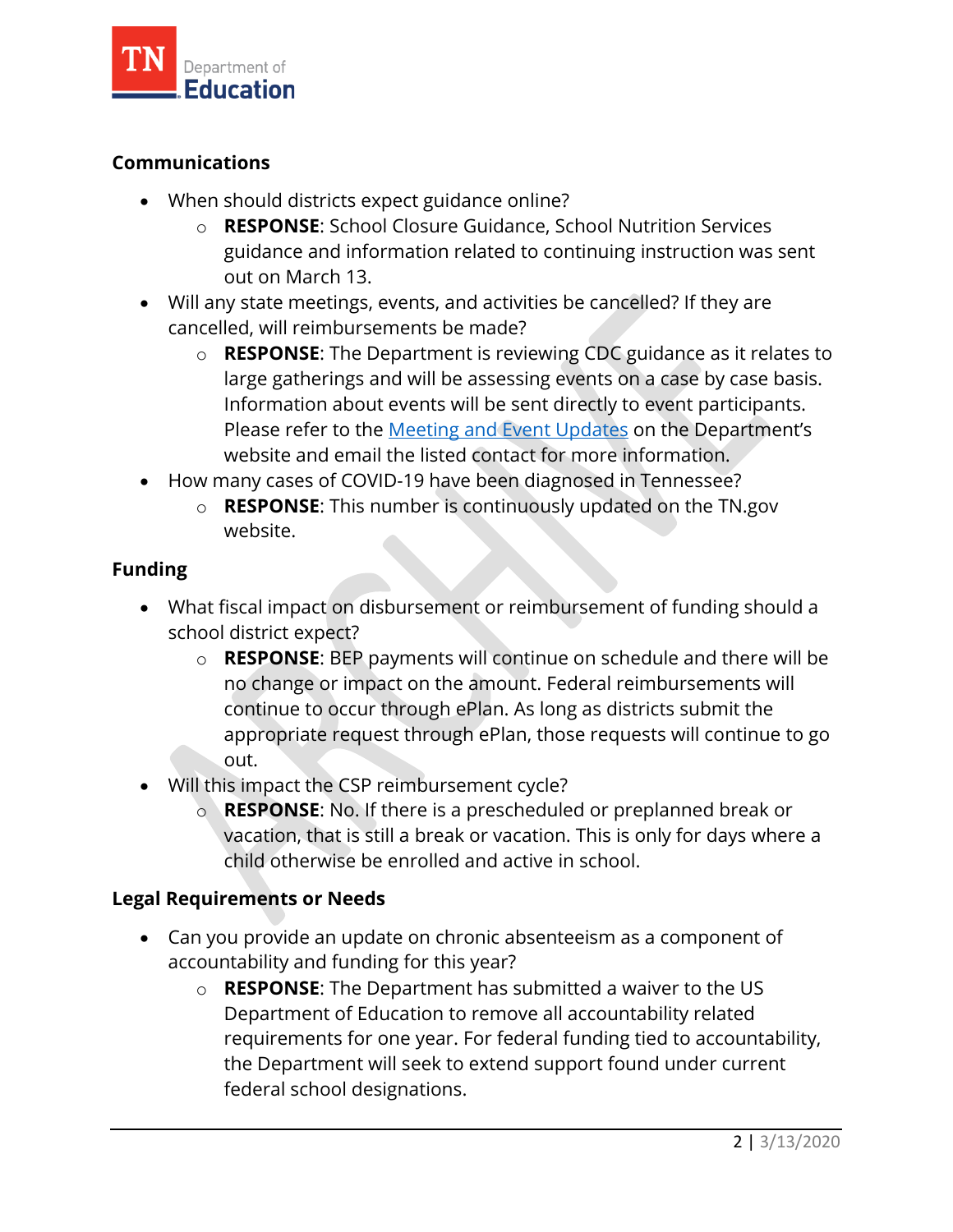

- Will there be an extension for Portfolios or are they still due May 1? How does this impact teacher evaluation process, and the portfolio model for kindergarten?
	- o **RESPONSE**: This will still be due May 1, but the Department will provide further updates soon.
- Where is the stockpiled use form?
	- o **RESPONSE**: Please find the following under Request Forms on our website: *[Request for Use of Stockpiled Days](https://www.tn.gov/content/dam/tn/education/health-&-safety/StockpileRequestForm(1).pdf)* and *[Stockpiled Days and](https://www.tn.gov/content/dam/tn/education/health-&-safety/FAQforStockpiledDaysandWaiverForms.pdf)  [Waiver Forms FAQ](https://www.tn.gov/content/dam/tn/education/health-&-safety/FAQforStockpiledDaysandWaiverForms.pdf)*.

# **Nutrition**

- Concerning meals, if districts provide a drive-thru option, are students required to be in the car?
	- o **RESPONSE**: The Department will provide specific guidance on school meal programs on its website.
- What financial assistance will be given to nutrition departments?
	- o **RESPONSE**: The Department has offered a waiver to allow for meals to be prepared in the event of unexpected closures. The Department has also offered a waiver that waives the requirement that children need to congregate at the school to receive meals and must eat the meal there.

### **Safety and Operations**

- If districts do not close schools but parents elect to keep students at home, should districts excuse them?
	- o **RESPONSE**: For additional guidance and up-to-the-minute supports, please check the TDOE website for more information.
- Can you provide an update as to the possibility of a mandated statewide closure?
	- o **RESPONSE**: As soon as the Department has more information, guidance will be sent. However, districts are encouraged to listen to elected officials for further guidance on school closures.

# **Special Populations**

- What guidance is available for serving the ESL/ELL population and providing required documentation?
	- o **RESPONSE**: Please see the following guidance documents on the Department's website: *[Suggestions for ESL Classes and Activities](https://www.tn.gov/content/dam/tn/education/health-&-safety/SuggestionsforESLClassesandActivitiesCOVID-19Guidance.pdf)* and *[School Closure Toolkit: Special Populations](https://www.tn.gov/content/dam/tn/education/health-&-safety/School_Closure_Toolkit_Special%20Populations.pdf)*.